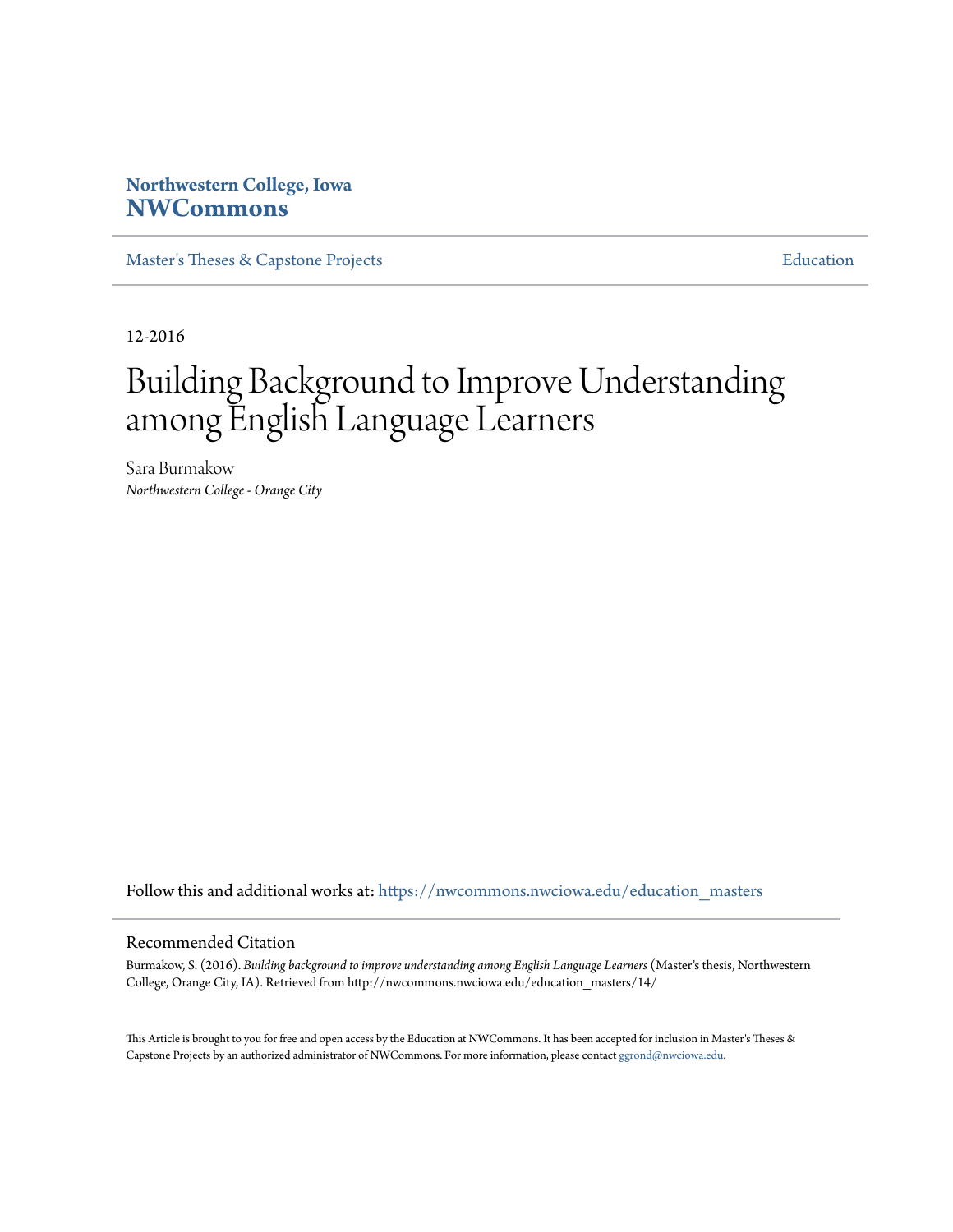Building Background to Improve Academic Achievement among English Language Learners

Sara Burmakow

Northwestern College Graduate Program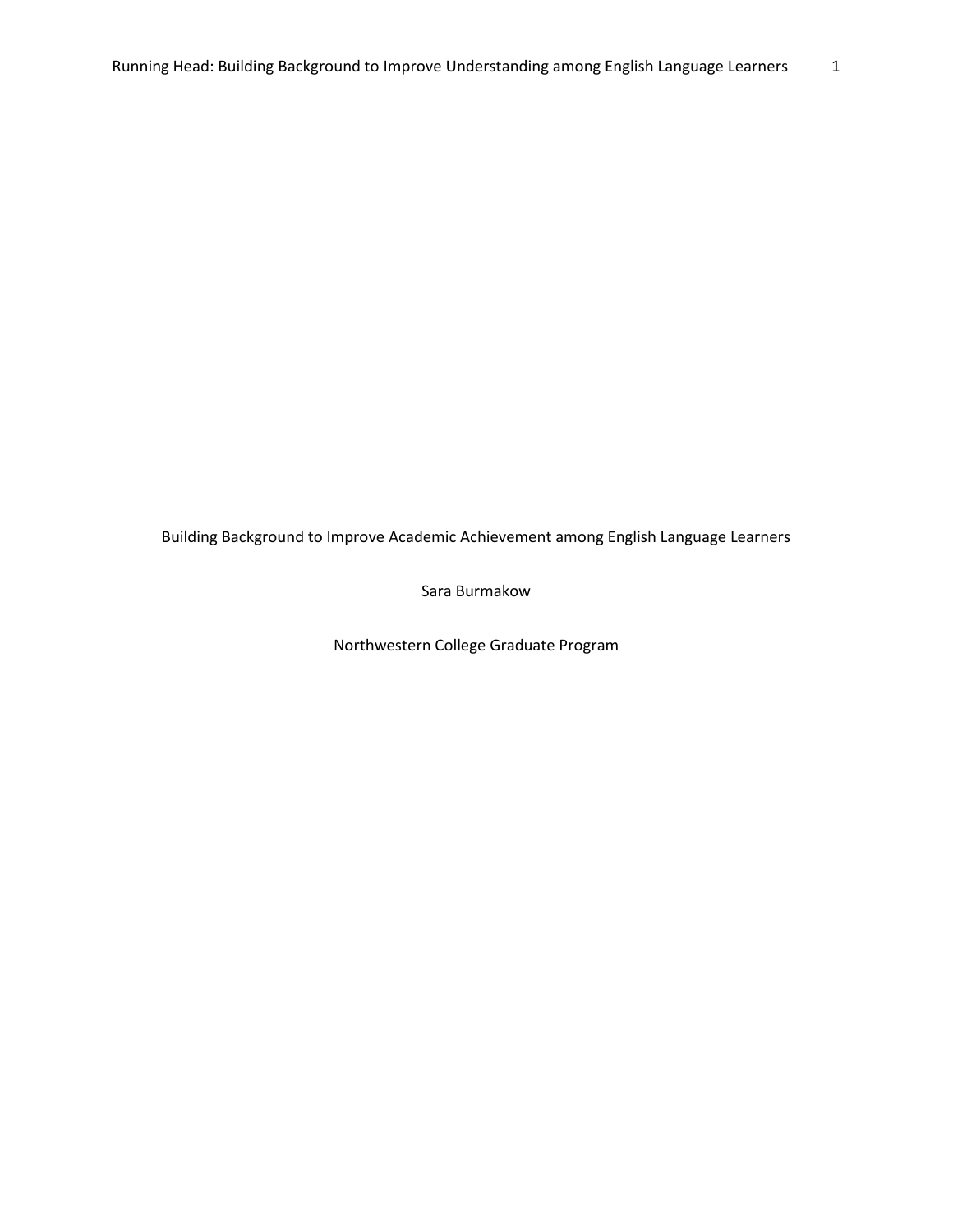#### **Abstract**

Over the past several years, there has been an increase in the number of English Language Learners (ELLs) within the regular classroom setting. Often times, these students know little to no English before walking into the classroom and are expected to learn the same as other students in the classroom. As students learn, they connect new information to previous information naturally. When students lack this background knowledge they have a difficult time making those connections. One way to prevent this from happening is helping build background with the students in the regular classroom setting. Throughout the study, ELLs were worked with to build their background prior to new material being taught. Student understanding and connections improved with the implementation of this building background strategy within the regular classroom. ELL test scores improved significantly as well as their confidence among their students. Helping build the background with all students is a key component for learning within any classroom.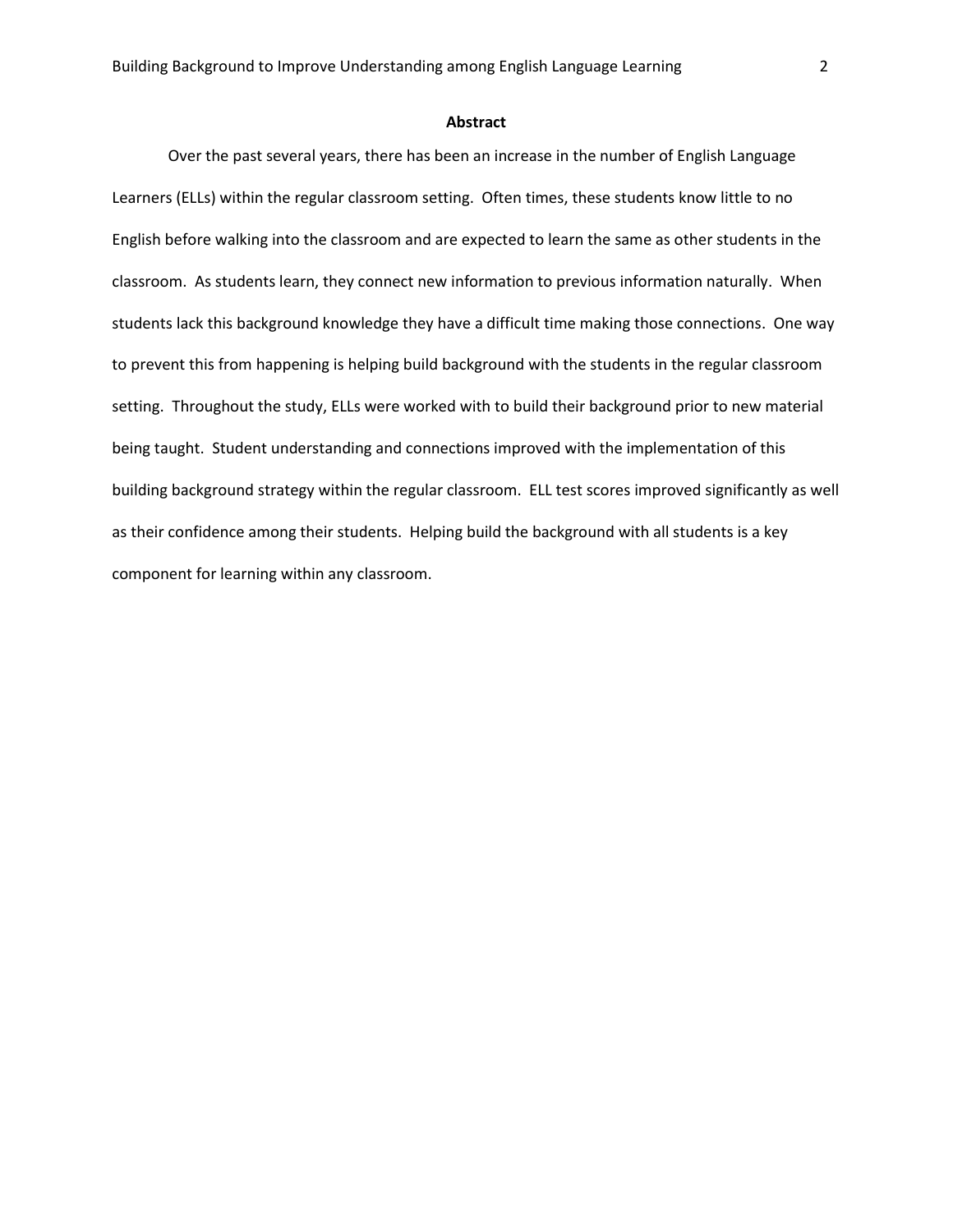Building Background to Improve Understanding among English Language Learning Students

"The limits of my language are the limits of my world" (Biletzki & Mater, 2002). This quote from Ludwig Wittgenstein, who was considered to be the greatest philosopher of the 20<sup>th</sup> century, has the potential to speak to many people. Language is the key to success in every culture. Over the past few years, there has been an influx of students entering classrooms around the United States with limited or no English skills. These students are required to undergo many different obstacles dealing with language barriers. Teachers may not be trained in how to reach these students with limited English language backgrounds which can be extremely frustrating to both parties. English as a Second Language (ESL) teachers are working to get English language learners (ELLs) as fluent as possible to they can be better prepared for the classroom, but there are also things the regular classroom teacher can do to assist in the learning process.

In order for a student to be considered an ELL, individuals may not be able to communicate fluently or effectively in English and often come from non-English speaking homes or backgrounds (English Language Learner--The Hidden Curriculum, 2014). Nationwide, public schools have seen an increase of ELLs within the school setting. During the 2013-2014 school year, it was estimated 4.5 million students were considered ELLs within public schools around the United States. States have reported a 6-10 percent increase in ELLs over the past ten years (English Language Learners , 2014). These students are coming with little English skills and are expected to learn like other students in the regular classroom environment. It is important to keep in mind their culture and background during the learning process. This is a valuable component with the building background strategy which has been extremely successful for ELLs (Facella, Rampino, & Shea, 2005).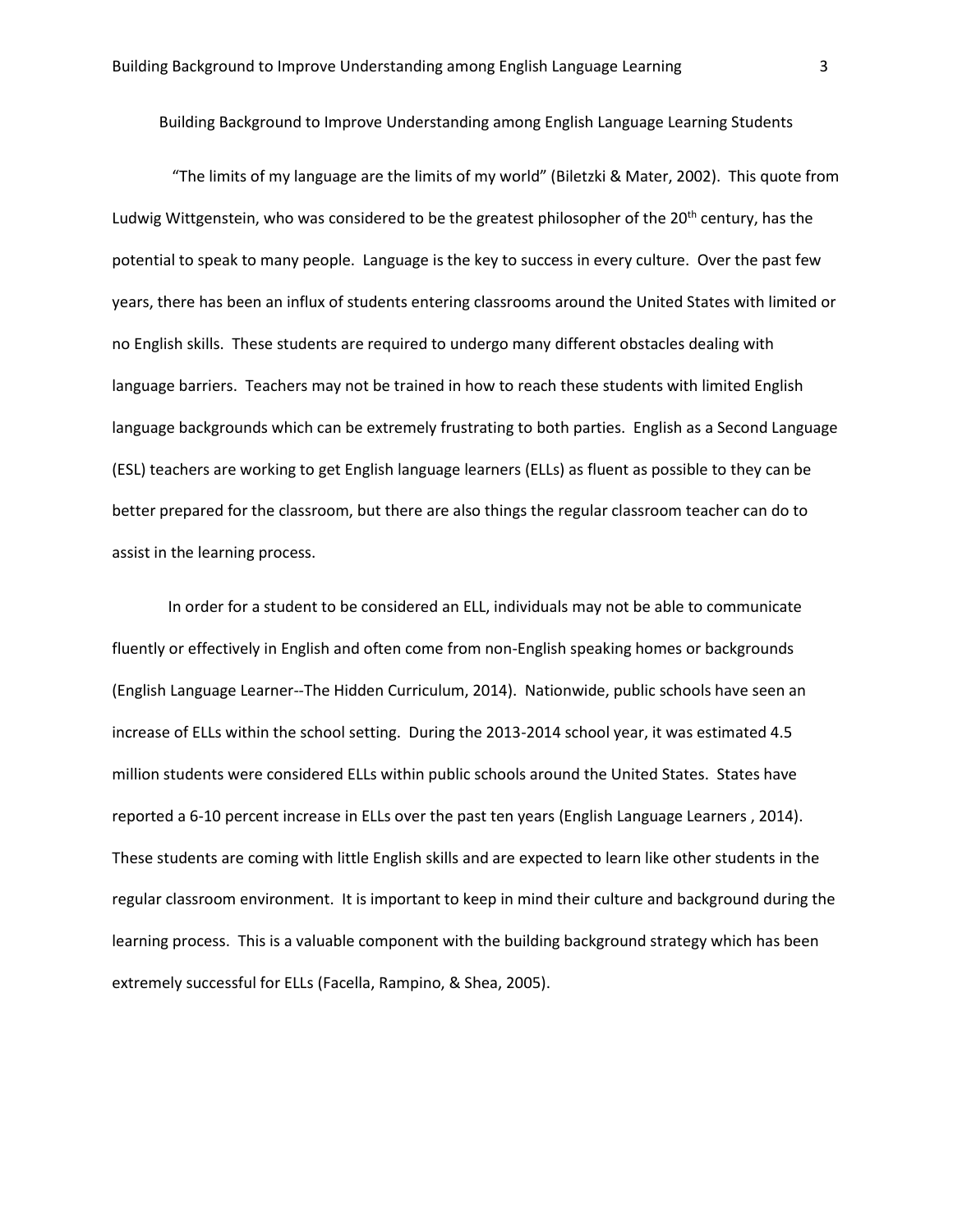#### **Literature Review**

Researchers have been spending countless hours studying teaching strategies which will best impact the students walking into the classroom with little English skills. Many individuals working with ELLs do not even realize the amount of connections they make in their daily life based on previous learned materials. These connections to real-life examples and past experiences are key when developing ELLs understanding. Teachers should take opportunities to build connections with what students are already familiar with to the new skills or information being taught (Helfrich & Bosh, 2011). Without the basic background and understanding students may struggle academically to learn new concepts. Researchers as well as educators have found the importance of building background for ELL's success within any classroom environment.

Background knowledge is an essential component for comprehension in many subject areas. The more information people know about a given subject from previous understandings, the easier it is for the individuals to retain the information (Newman, Kaefer, & Pinkham, 2014). The lack of background information may cause individuals to be unable to ask questions and process information which are key for the learning process especially with inquiry based learning which is being seen more within classrooms (Fisher, Ross, & Grant, 2010). Students coming from a limited English background typically lack this background knowledge and it is important to build this knowledge prior to teaching new materials. There are many different ways to build the background and all the strategies are valuable in the students' understanding and success within the classroom environment.

To begin the process, it is important for educators to get a basic understanding of what the student already knows. This allows them to continue to build from the already formed foundation and also check to see if the student is making connections with the topic (Edmonds, 2009). Linking the instruction to students' personal, cultural, and world experiences can positively impact the students' understanding (Haynes, 2010). As new information is introduced, the educator should determine the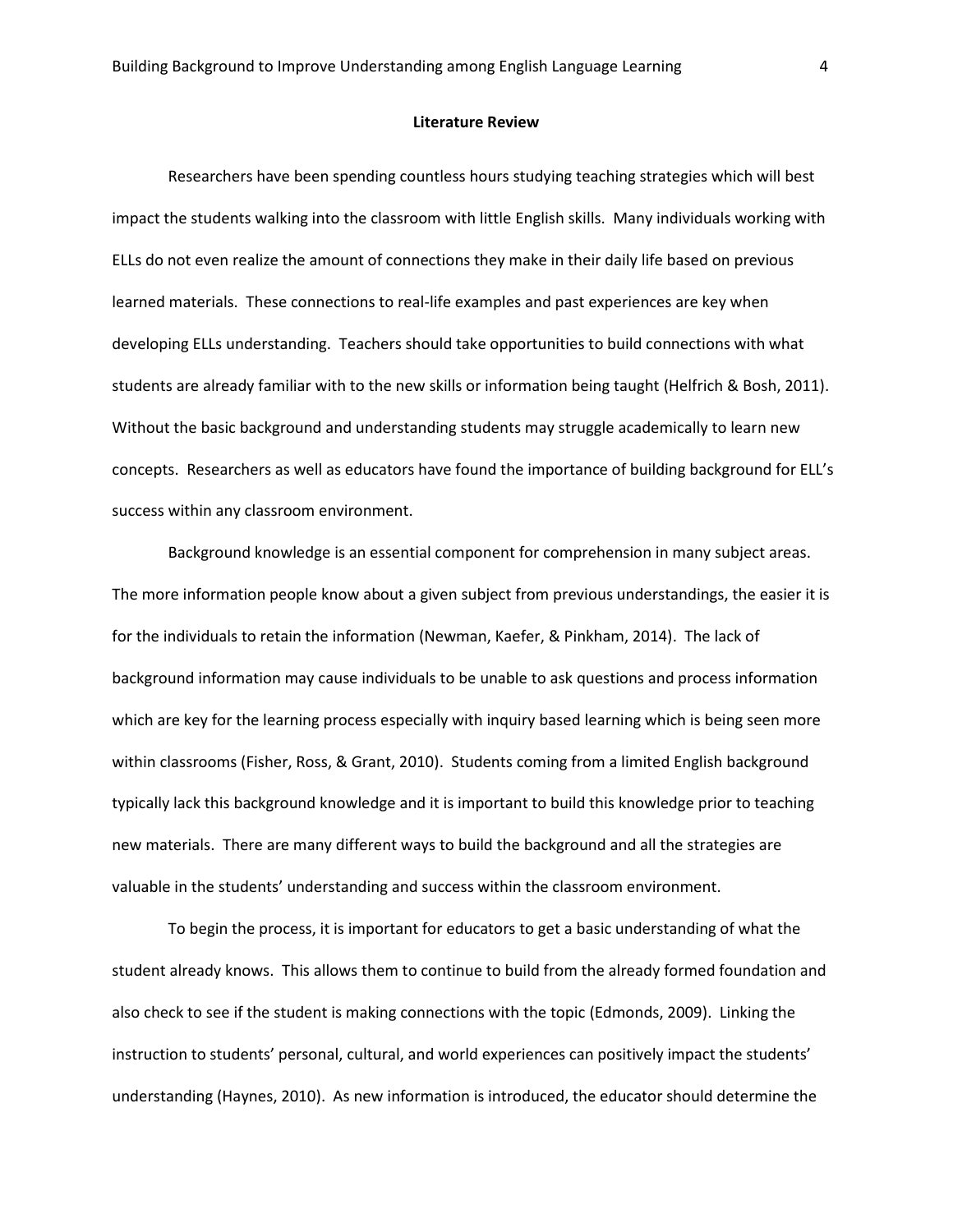best strategy to teach the new topics. Often, the best way to begin building the background is to focus on vocabulary. There are many ways to review vocabulary with students, but it is key for the students to make a connection to their life. Students may find it beneficial for them to develop a definition within their own words so it can be easily memorized. The students may also find it advantageous to have pictures or actions to demonstrate model the meaning of the word. This will help them "act" out the word and get a better understanding of how it can be used in an everyday context. As students continue to learn the vocabulary terms it is crucial the teacher continues to repeat the concepts using the proper language throughout the lesson or unit (Edmonds, 2009).

Teachers may also find it beneficial to promote more reading within the classroom to help teach vocabulary. Reading may include short articles, books, or even sections from the textbook. During this reading time, students are able to continue to build their vocabulary and really focus on reading a specific genre. This also will impact their reading comprehension within other classes and on tests as well (Facella, Rampino, & Shea, 2005). To make the learning process even more beneficial, the reading should focus in on the vocabulary terms as well as making the words connect to the students' lives in a story situation (Helfrich & Bosh, 2011). It is important to note, this reading will take ELLs longer to read and comprehend because of the language barrier. Teachers should help guide the reading process (Fisher, Ross, & Grant, 2010).

Visual aids are always extremely beneficial for ELLs as well when learning new topics and building the background. The more visual aids students can connect topics to the better they will be able to retain information (Facella, Rampino, & Shea, 2005). The visuals may help students make connections from their previous understanding to the new concepts especially when new terms or concepts are introduced. (Newman, Kaefer, & Pinkham, 2014). Many of the ways people learn are making visual connections to words. Educators often find themselves referring to words by using pictures of the imagination without even realizing. As vocabulary is introduced, it is important to help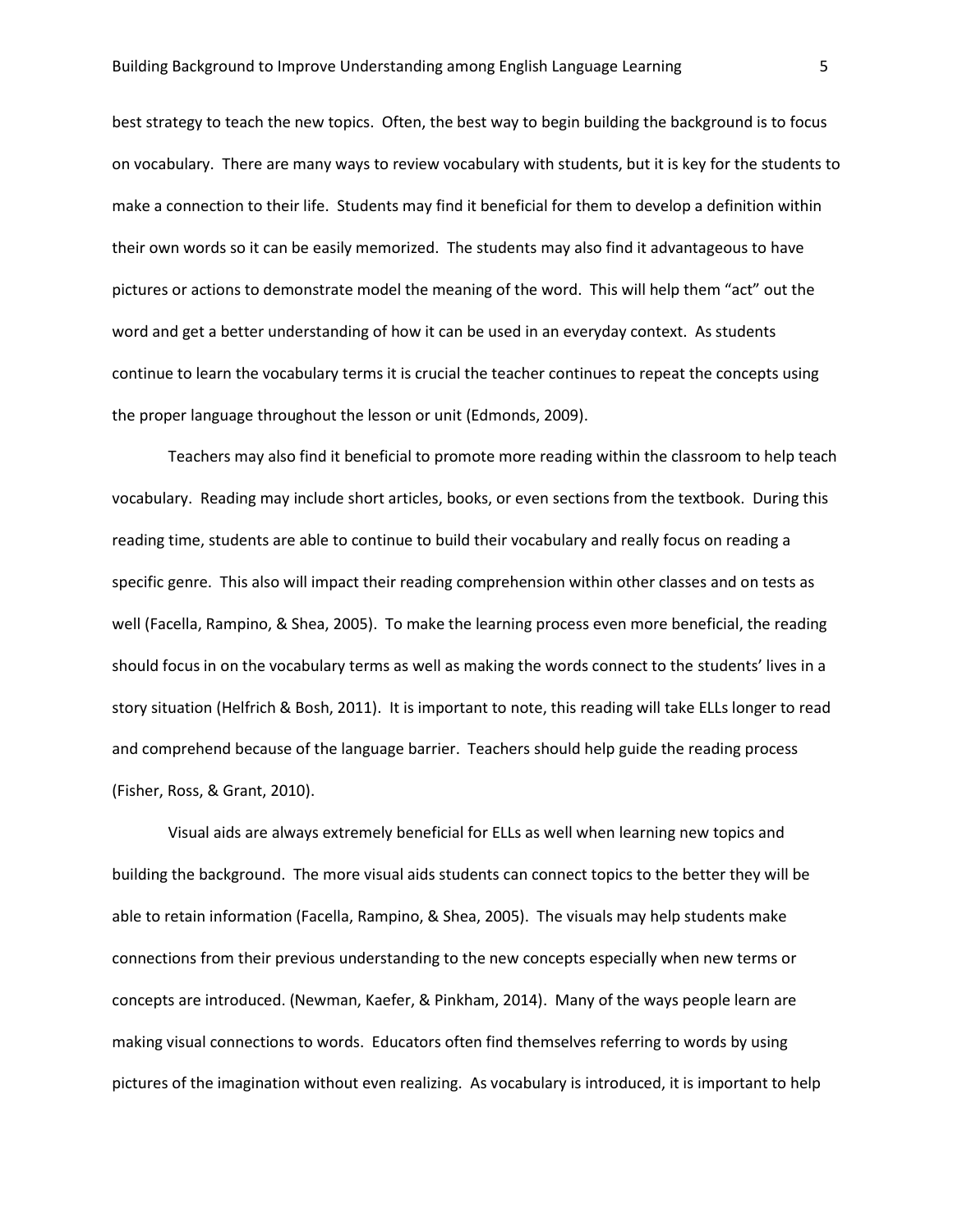reinforce the learning by incorporating visual aids (Helfrich & Bosh, 2011). The connections to words and pictures help engrain information into long-term memory for students (Newman, Kaefer, & Pinkham, 2014).

Building background is important for students' success within the regular classroom, but the building of relationships can also be important and easily implemented within the process. The usage of pair-share activities and small group activities can help establish confidence within the ELLs to begin sharing their own ideas and answers with peers. They are also able to practice and use new vocabulary they learned (Helfrich & Bosh, 2011). Allowing for collaboration within the building piece can be extremely helpful for the teacher. It is during this time educators can go around and listen to what students true understanding is and determine if any misconceptions are present and need to be cleared. Building background can be used in any classroom easily and may not only benefit ELLs, but rather all the students within the classroom. The focus was on building from their previous understanding as well as vocabulary based on the objectives for each chapter.

#### **Method**

## **Participants**

High school ELLs between the ages of fifteen and eighteen were used in this study. The group of six students consisted of two female students and four male students all coming from the ELL background. The students had been put into the ELL classroom for one entire year at a minimum after arriving to the school district. During this period of time, students worked with the ESL teachers to learn basic English vocabulary to function within the regular classroom environment as well as culture in the United States. During this study, students continued to attend the ESL classroom at least one class period a day which consisted of 42 minutes.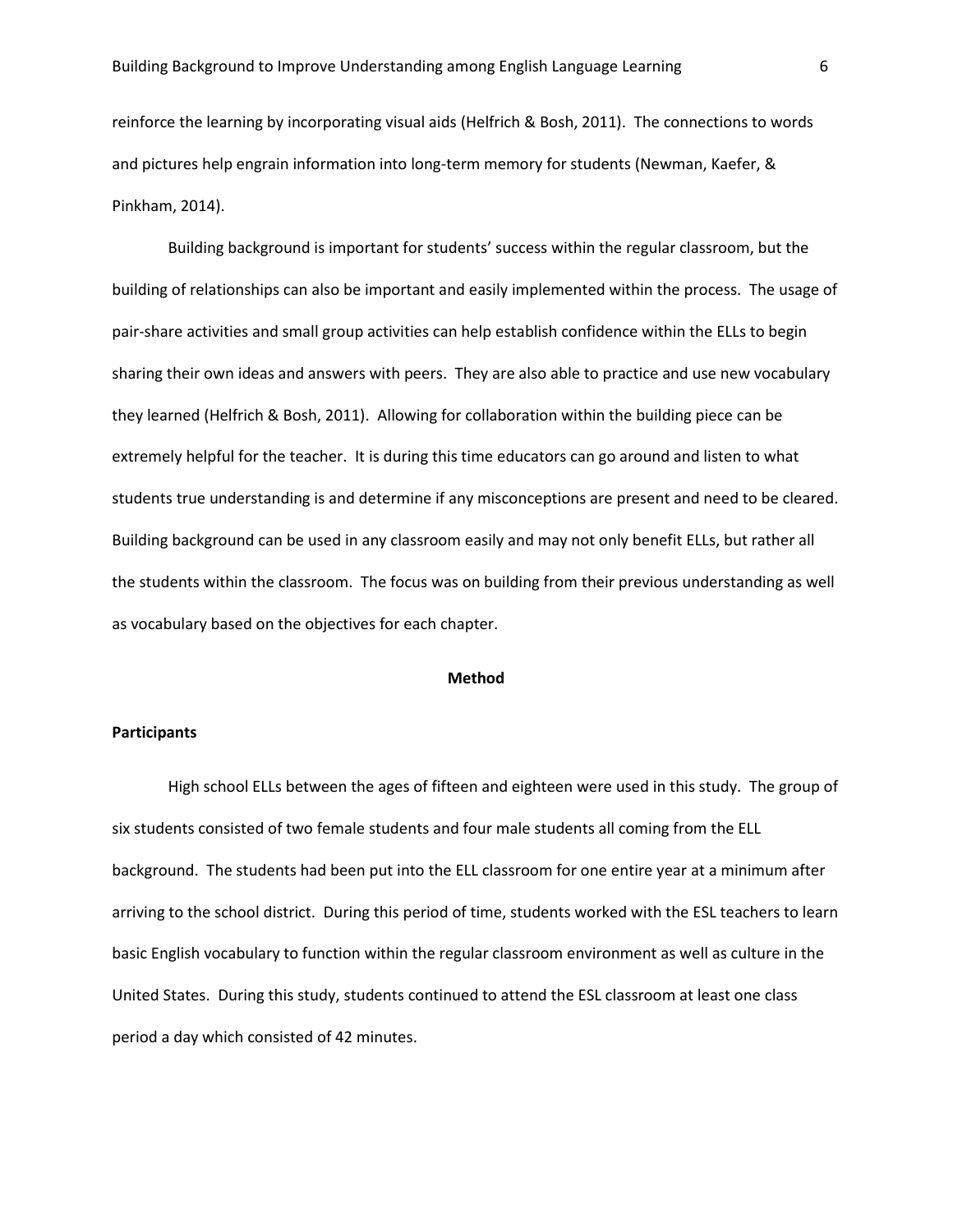## **Procedure**

During the fourteen-week study, ELLs within the regular science classroom have been exposed to the building background process. To begin the year, they were taught as they would normally with no background knowledge development to gather baseline data. Throughout the study, the students spent the guided study hall time with the classroom teacher to help develop vocabulary, receive preexposure to content prior to the lesson, and review content to help build their background. Over the course of the study, students' understanding, based on both pre-assessments and post-assessments, increased substantially. Students' grades improved as well as their confidence and participation within the classroom environment.

Many of the concepts learned with the regular classroom rely on the building from previous knowledge. Students walking coming new to the classroom have a difficult time building because of their lack of knowledge. To being the building background process, the classroom teacher needs to gather as much information as possible about the individuals' background. This may include information regarding family, hobbies, and most important their previous education and topics they learned. Teachers may also provide the students a pre-assessment to help measure their understanding prior to a new unit.

In this specific study, all students were given a pre-assessment for the new unit. This helped to measure everyone's understanding and prevent focus being put on the ELLs who were a part of the study. This data helped to determine what information they already knew and how their understanding could continue to be built. Once the baseline data was collected, students were asked to come and work one-on-one with the specific teacher, as well as the ESL teachers, to help develop vocabulary and build their previous material. Students would spend, on average, two days a week working with the teacher on the specific topic in the classroom environment. During this period of time, students were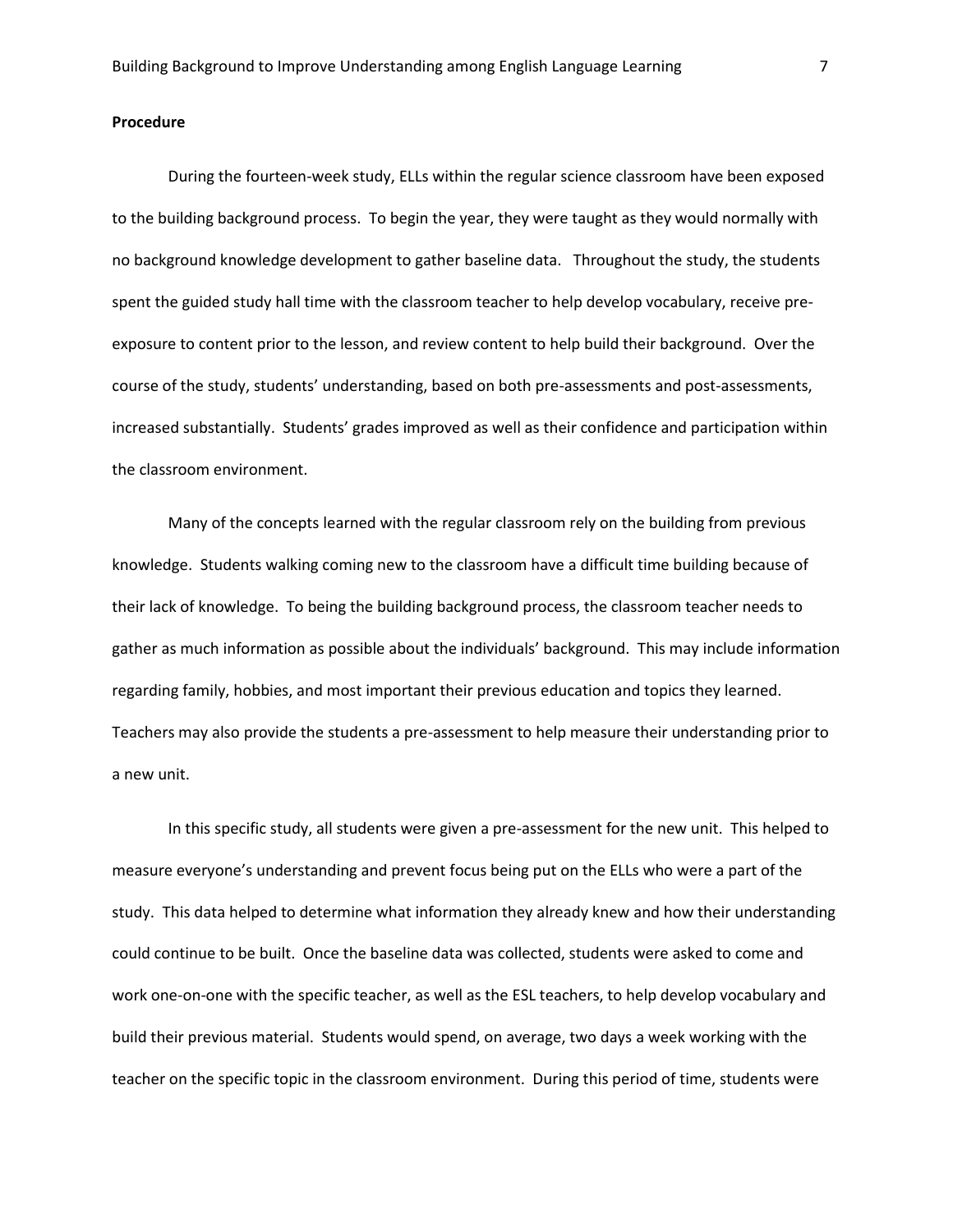exposed to content that would be covered in future lessons to help them understand the specific vocabulary and concepts. This work completed upfront of lessons what seemed to have the most impact on the individuals. When the topics were eventually taught, the students were better prepared to participate in class and willing to participate. The confidence within the individual increased overall as well as their scores. As the data tables show below (Table 1 and Table 2), students score extremely low in the pre-assessment data. When comparing ELLs scores with other student scores, ELLs would score at significantly lower than the regular student on average in the pre-assessment. Over the course of the study and other data collections, ELLs appeared to have the most growth in their understanding based on the scores. ELLs scored, on average, two full letter grades higher than their initial score while mainstreamed students scored, on average, one full letter grade higher.

#### **Results**

In regards to quantitative data collected, ELLs appeared to be better prepared to participate in classroom discussion after the building background concept was implemented. They were able to share ideas and answers to the rest of the class and also define specific vocabulary terms. Students' appeared much more relaxed and confident within the regular classroom environment and would ask questions more when they did not understand. The building background learning significantly helped the ELLs within the regular classroom.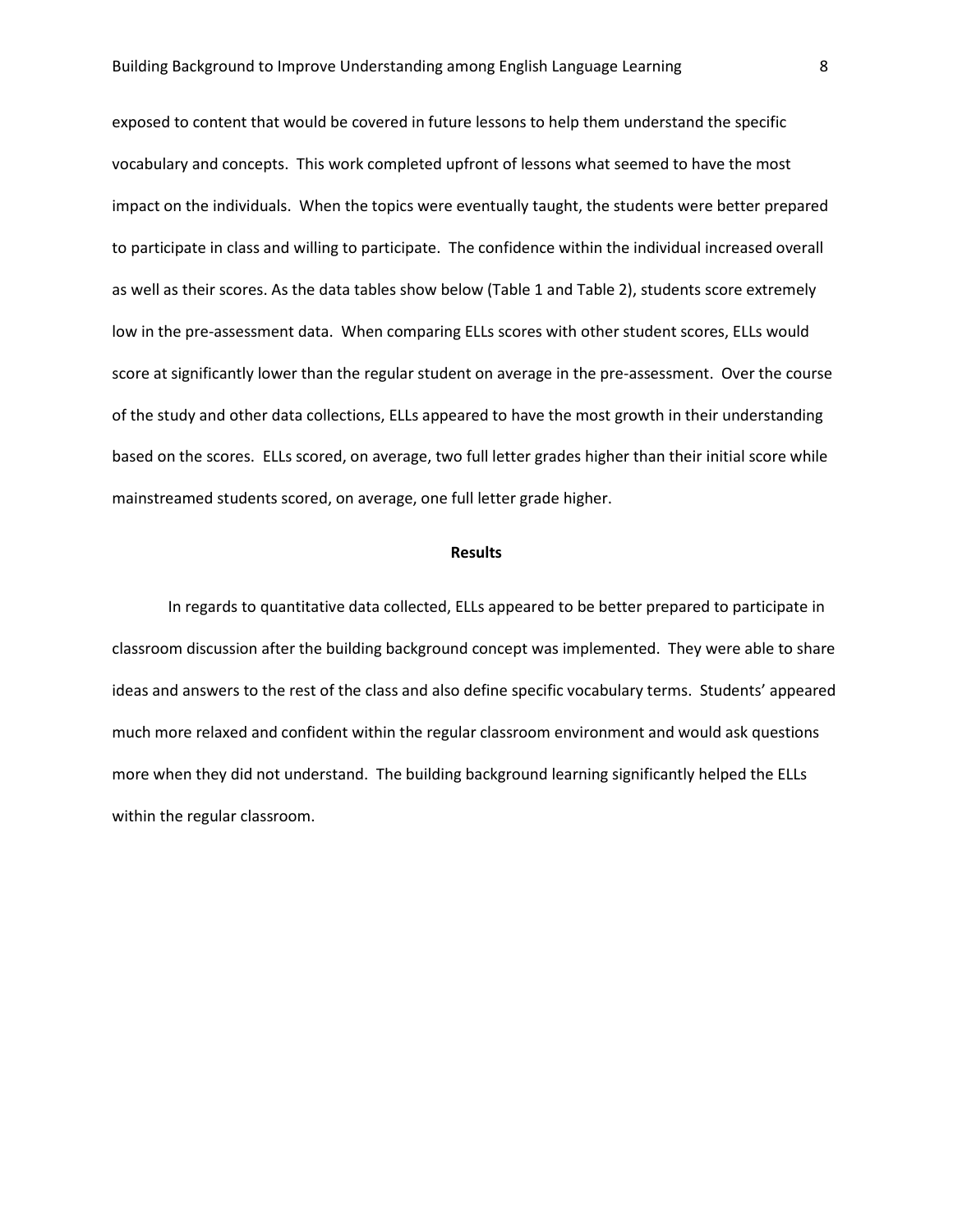| Student ID Number | <b>Pre-Assessment Scores</b> | Average of Post- |
|-------------------|------------------------------|------------------|
|                   |                              | Assessments and  |
|                   |                              | Quizzes          |
| 191074            | 10%                          | 86%              |
| 181073            | 2%                           | 71%              |
| 190076            | 13%                          | 82%              |
| 191078            | 36%                          | 78%              |
| 190069            | 56%                          | 88%              |
| 171069            | 22%                          | 73%              |

Table 1: Individual data from pre-assessments and post-assessment scores over unit 1 (Biochemistry) from individual ELLs. Scores were based on the percentage of questions answered correctly on each assessment.

| Student ID Number | <b>Pre-Assessment Scores</b> | Average of Post- |
|-------------------|------------------------------|------------------|
|                   |                              | Assessments and  |
|                   |                              | Quizzes          |
| 191074            | 30%                          | 88%              |
| 181073            | 0%                           | 82%              |
| 190076            | 22%                          | 91%              |
| 191078            | 46%                          | 95%              |
| 190069            | 66%                          | 95%              |
| 171069            | 12%                          | 78%              |

Table 2: Individual data from pre-assessments and post-assessment scores over unit 2 (cellular organelles) from individual ELLs. Scores were based on the percentage of questions answered correctly on each assessment.

## **Discussion**

#### **Summary of Findings**

Language is a vital piece within the learning process. This study indicated how building the background among students can positively impact their learning within the regular classroom with a focus on ELL. The fourteen-week study worked with six ELLs to build their background which is a teaching strategy that may be used within any classroom. Students worked with both the regular classroom teacher and ESL teachers throughout the study. The building background strategy assisted students in understanding vocabulary pertaining to the units and objectives all while connecting the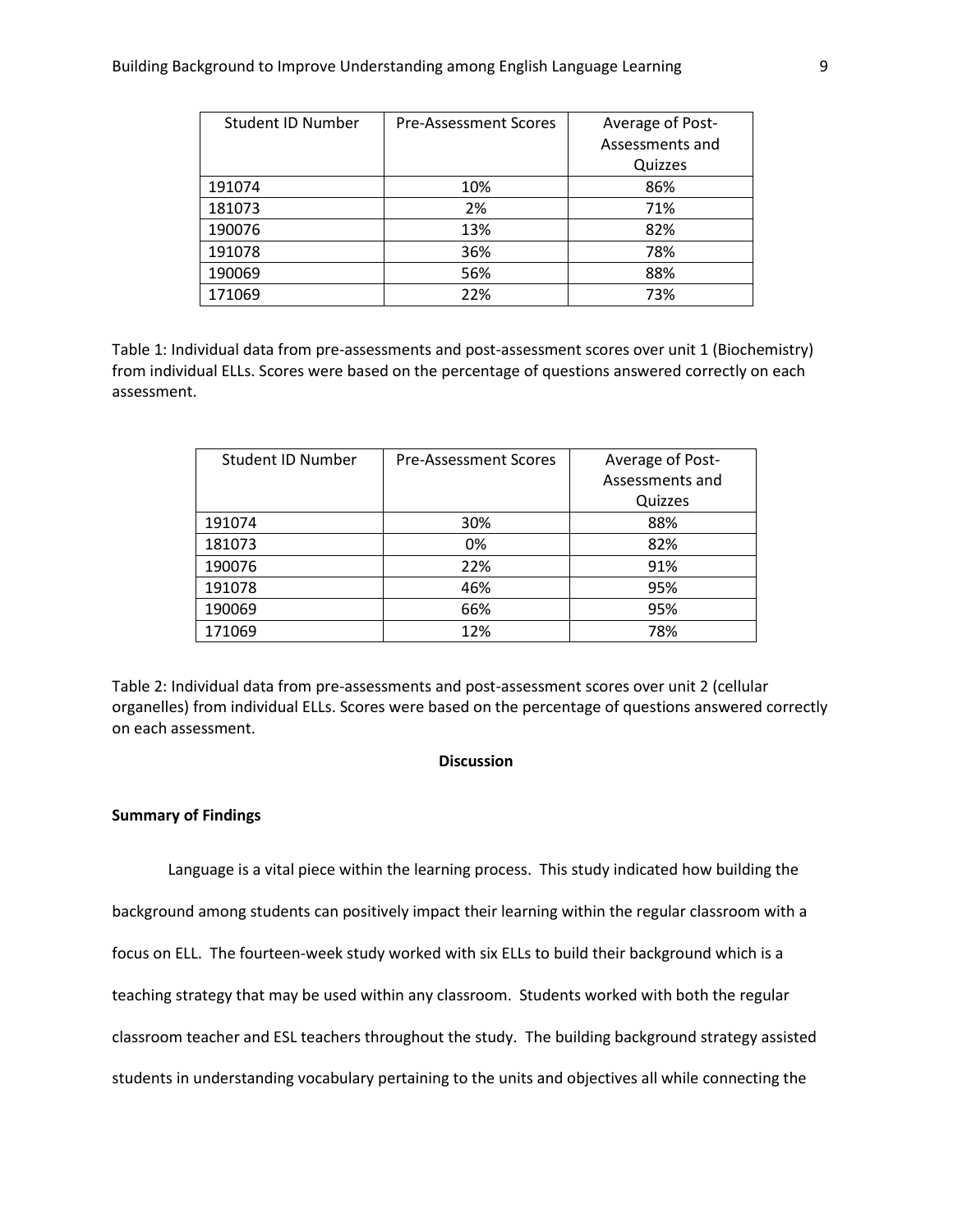content to each students' pervious knowledge and filling in the gaps when necessary. All individuals make connections to new material to what they have experienced in the past. Some individuals, such as ELLs, come from different backgrounds and cultures so they have a difficult time making those connections.

Two different units taught to the students were used in this study as well as a baseline which was used for comparison. The results, shown in Table 1 and Table 2, of this experiment show that the data collected from the assessments indicate the implementation of building background significantly improved student understanding. Each student in the study improved their post-assessment score by at least 30% percent from the pre-assessment scores with the range of gain being between 30% and 80%. These assessments were given prior to the unit as well as after the students were taught the unit. The same assessments were given to the students to measure growth to prevent any biases. Students were exposed too much more of the vocabulary over the given period of time and were given the opportunity to develop a better understanding over the given topic.

## **Integration of Findings with Literature**

Numerous hours have been spent by educational research to develop a better understanding on how to reach ELLs. As more students are entering the school systems with less understanding of the given vocabulary, it is vital for teachers to reach them by first building from their background. Over the course of this given study, students worked with both ESL teachers and the regular classroom teacher to develop basic background knowledge prior to lessons in the regular classroom. Teachers focused on exposing students to new vocabulary terms before the regular class period and helped them connect new concepts to their previous knowledge.

Throughout the study, students' confidence continued to improve within the regular classroom environment and became more willing to participate within the daily discussions which they were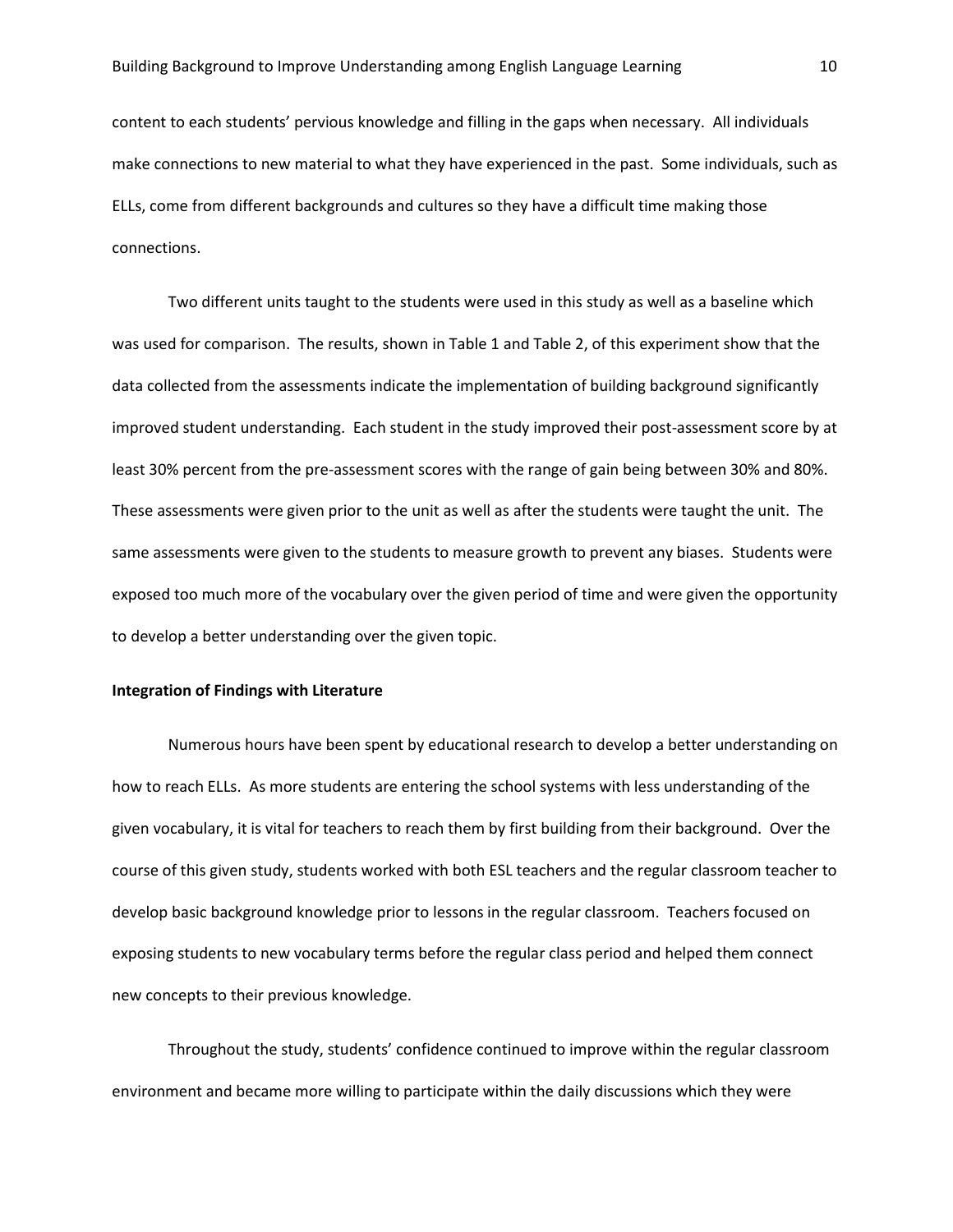prepared for prior to class. ESL teachers helped expose students to new material while allowed them to be more comfortable sharing their thoughts and would even share experiences which connected to new material. Every student within the classroom connects material to their background. When the basic background is not present, it is extremely difficult for students to learn the material. In the regular classroom environment, everything builds from previous knowledge and concepts. When students don't have this foundation, they begin to struggle which is often seen in the classroom. In the study, as students' knowledge was built the struggles were not seen as much in the classroom. Student's test scores improved as well as their long term understanding.

#### **Personal Outcomes**

The study focused on improving understanding by building background for ELLs within the science classroom. The science classroom provides the opportunity for students to learn using more hands on activities within the lab situations compared to other classrooms. Students were able to apply their classroom knowledge to real life situations. Vocabulary and reading comprehension was used during the study to build student understanding, but they were taught to read within scientific material. A lot of what the students did could be implemented within any classroom environment, but may need to be changed to fit the given classroom and content. The building background strategy does not limit itself to one given classroom, but rather provides opportunity for students to learn and deepen their understanding within any classroom when implemented correctly.

Building background knowledge may be a tedious process, but the outcome when implemented is extremely beneficial for student success within the classroom environment. Teachers who are working with ELLs will see a significant improvement in how students interact with their peers and their overall understanding when implementing the building background teaching strategy. This strategy is able to be used within any classroom and benefits all learners. Teachers are given the opportunity to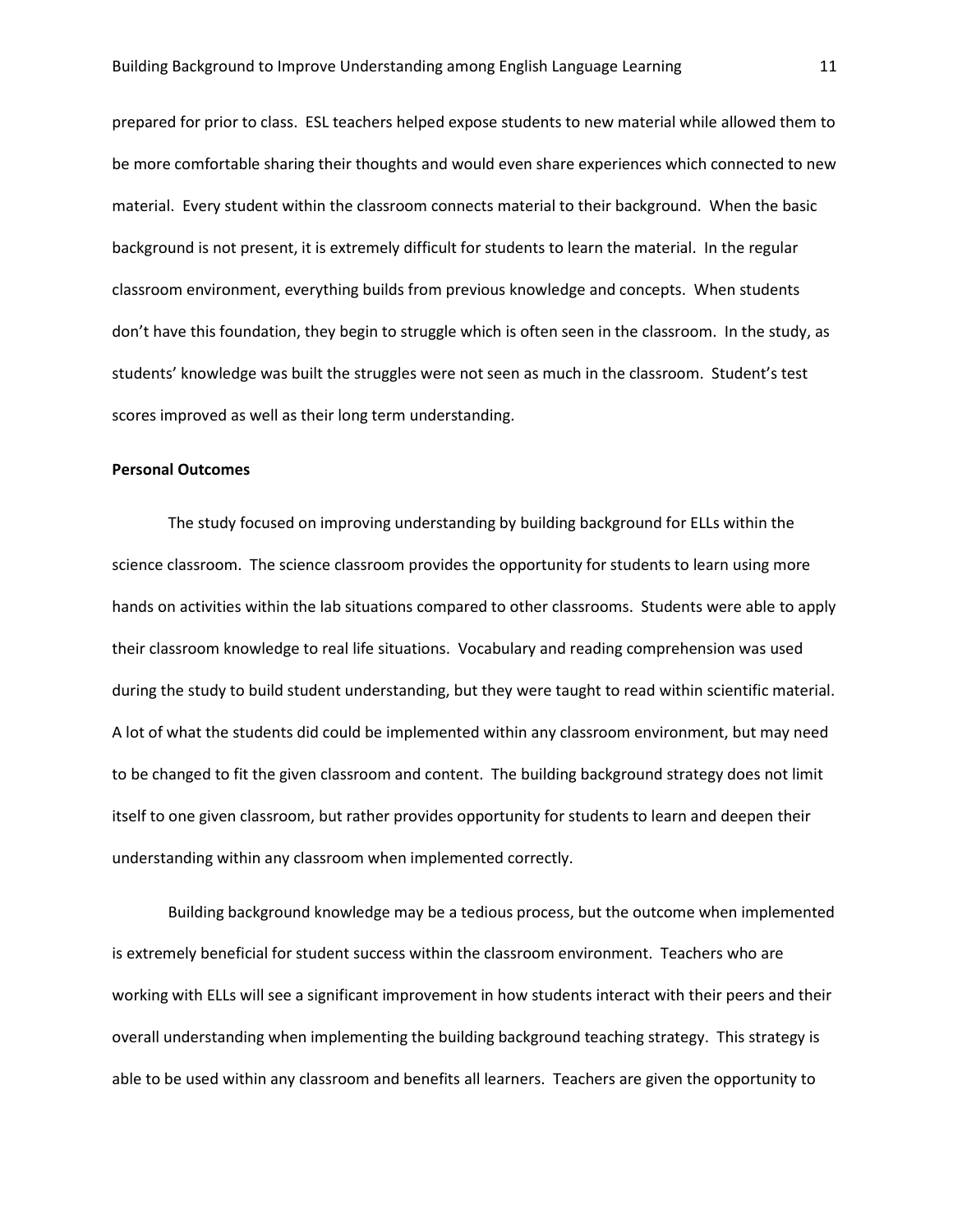gage student understanding and design meaningful lessons for students after gathering some preassessment data. Student understanding is able to continue to be developed deeper and overlapping of material can be minimized.

During the study, ELLs were able to have more positive interactions with their peers during the regular class time. Teachers saw their confidence improve within the classroom as well as their understanding. The information learned, was retained much longer after implementing the strategy and allowed students to connect material to more real-life situations. Building background provided the opportunity to make learning more authentic to students. The students were able to gain a better understanding of how it can be used in their daily life and explain to people the reason why they were learning the content.

## **Conclusion**

Language is key to understanding culture and everyday life. With the increasing number of individuals coming into our school systems knowing little to no English, teachers are having to change the way they teach. Since 2013, there have been nearly 23% more ELLs within the regular classroom (English Language Learner--The Hidden Curriculum, 2014). The traditional ways of teaching no longer work for many of the students sitting within the chairs of the classroom. Students have a difficult time learning the basic vocabulary terms which are vital when learning new material as well as connecting new material to previous material. One-way teacher can help to improve student understanding and reduce confusion is the implementation of building background.

Building background is a teaching strategy which helps individuals continue to build from what they already know or have been exposed to in real-life situations (Newman, Kaefer, & Pinkham, 2014). There are many different ways to help build background, but the study focused on the building of vocabulary and exposing ELLs to material prior to it being taught in the classroom. Students worked one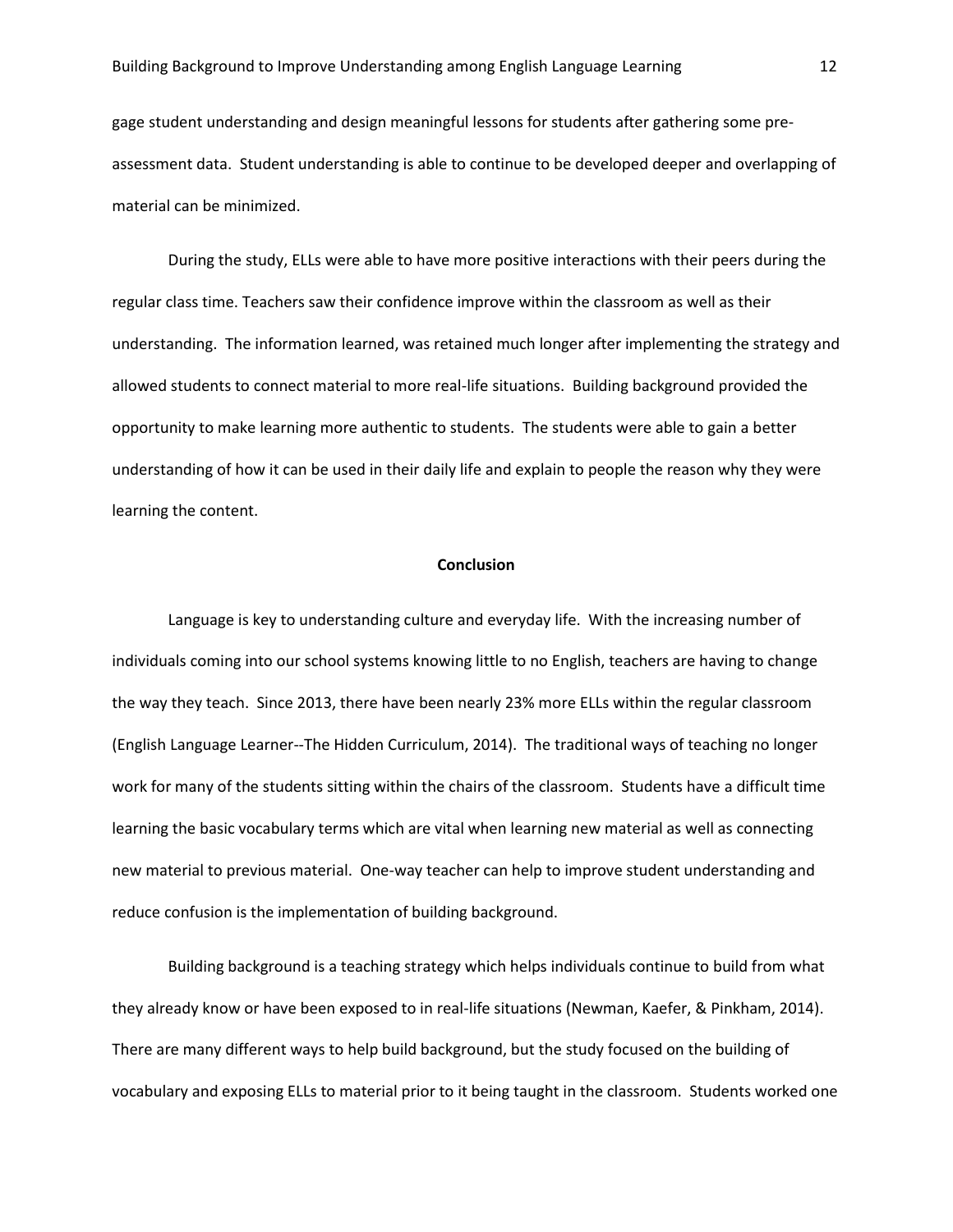on one with the classroom teacher as well as the ESL teacher to review objectives from previous lessons as well as get pre-exposure before class. Throughout the study, students understanding as well as their recall significantly improved based on their pre-assessments.

Overall, the building background strategy helped to improve the understanding of ELLs by more than two full letter grades in most cases. The qualitative data was remarkable as well. Students appeared much more confident when discussing the content in small groups, were able to participate in whole class discussion, and improved significantly in their vocabulary. Allowing students to get preexposure to content and build the information from their previous understanding was extremely valuable. The students seemed to have a sense of achievement when working with them one on one.

A lot of what we remember and learn is based on previous material. When students don't have the basic information to build from they struggle to make the necessary connections. The building background strategy helped to bridge that gap and provide the students with the opportunity to make the necessary connections. The students walking into classrooms today are not like they used to be. Students are coming from different backgrounds and cultures that need to be embraced through the learning process. As the students' dynamics change, the teachers much change as well when it comes to instruction. One of the most beneficial ways to help these students is to help them learn from their past. Building background can positively impact the learning for ELLs within any classroom setting when implemented correctly.